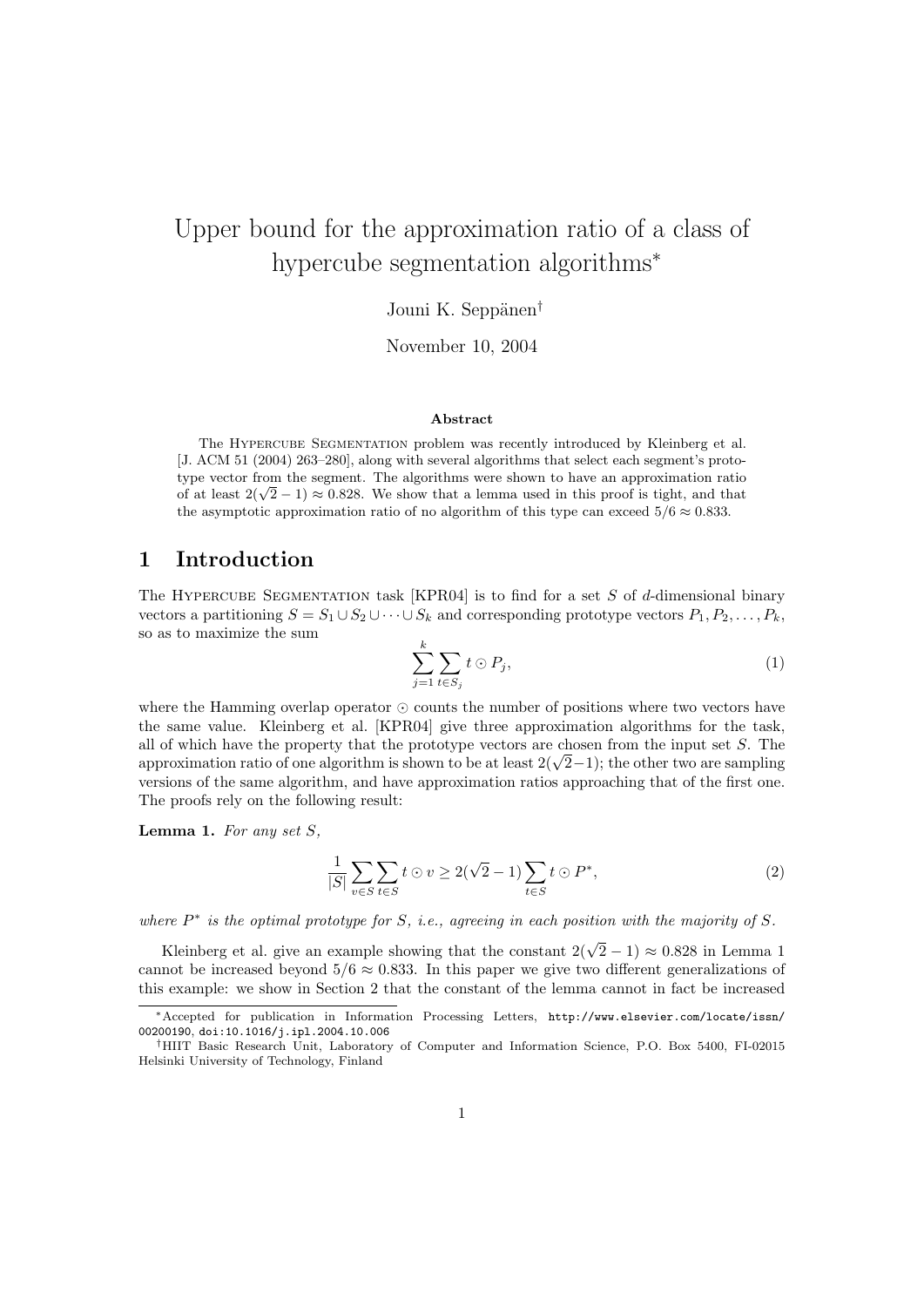at all, and give in Section [3](#page-1-1) an upper bound of  $5/6$  for all k-segmentation algorithms that select the prototypes from the data.

While a polynomial approximation scheme exists [\[AS99\]](#page-3-1), the cited algorithms are still of interest, since the sampling versions have a running time linear in the size of the input and may thus be applicable for data mining tasks, where data sets are often very large.

### <span id="page-1-0"></span>2 Tightness of the lemma

Since the sum [\(1\)](#page-0-1) is always an integer, it is clearly impossible to obtain equality in [\(2\)](#page-0-2). However, we can prove that no larger bound is possible by constructing examples that approach the optimal bound in the limit  $d \to \infty$ .

<span id="page-1-2"></span>**Theorem 2.** For any constant  $C > 2(\sqrt{2}-1)$ , there exists a set S such that for every vector  $v \in$ S,

$$
\sum_{t \in S} t \odot v < C \sum_{t \in S} t \odot P^*,\tag{3}
$$

where  $P^*$  is the optimal prototype for S.

*Proof.* Choose an integer  $d \geq 3$ , and let c be the integer nearest to  $d/\sqrt{2}$ . Consider the set S of all  $m = \begin{pmatrix} d \\ c \end{pmatrix}$  dimension-d binary vectors that have exactly c ones. The fraction of vectors that have a one in any given position is  $c/d > 1/2$ , so the optimal prototype  $P^*$  has a one in every position. The right-hand side of  $(3)$  is thus  $Ccm$ .

For a fixed prototype  $v \in S$ , consider a vector t selected uniformly at random from S. For a randomly selected position, the probability that both vectors have a one is  $(c/d)^2$ , and the probability that both have a zero is  $((d-c)/d)^2$ . Thus the expected contribution of this position towards  $v \odot t$  is  $(d^2 - 2cd + 2c^2)/d^2$ , and

<span id="page-1-3"></span>
$$
E(v \odot t) = \frac{d^2 - 2cd + 2c^2}{d}.
$$

By summing over all  $t \in S$  we find that the left-hand side of [\(3\)](#page-1-2) divided by cm is

$$
\frac{m \cdot E(v \odot t)}{cm} = \frac{d^2 - 2cd + 2c^2}{cd} = \frac{d}{c} - 2 + \frac{2c}{d}.
$$
\n(4)

By increasing d we can obtain values of  $d/c$  that are arbitrarily good approximations of  $\sqrt{2}$ , so By increasing a we can obtain values of  $a/c$  that are arbitrarily good approximation we can bring the value of [\(4\)](#page-1-3) arbitrarily close to  $\sqrt{2}-2+2/\sqrt{2}=2(\sqrt{2}-1)$ .  $\Box$ 

In fact, S need not include all  $\binom{d}{c}$  possible vectors. A smaller construction yielding the same result is obtained by taking an arbitrary vector  $v$  having c ones and all cyclic shifts of  $v$ .

### <span id="page-1-1"></span>3 Upper bound for the algorithm

<span id="page-1-4"></span>The result of the previous section implies that the analysis by Kleinberg et al. of their algorithm is tight in the case  $k = 1$ . In the more interesting case of larger k, the example does not seem to be easily generalizable: the similarity between two vectors in the constructed set  $S$ can be as low as  $2c - d$ , which for sufficiently large d is less than half of d. Modifying the construction so that the minimum within-segment similarity is  $d/2$  helps guarantee that the induced segmentation coincides with the optimal one. Thus the following example works with arbitrarily many segments but gives a slightly larger bound of 5/6. The result applies to all algorithms that select the prototype vectors from the input data; we shall call such prototypes and algorithms constrained.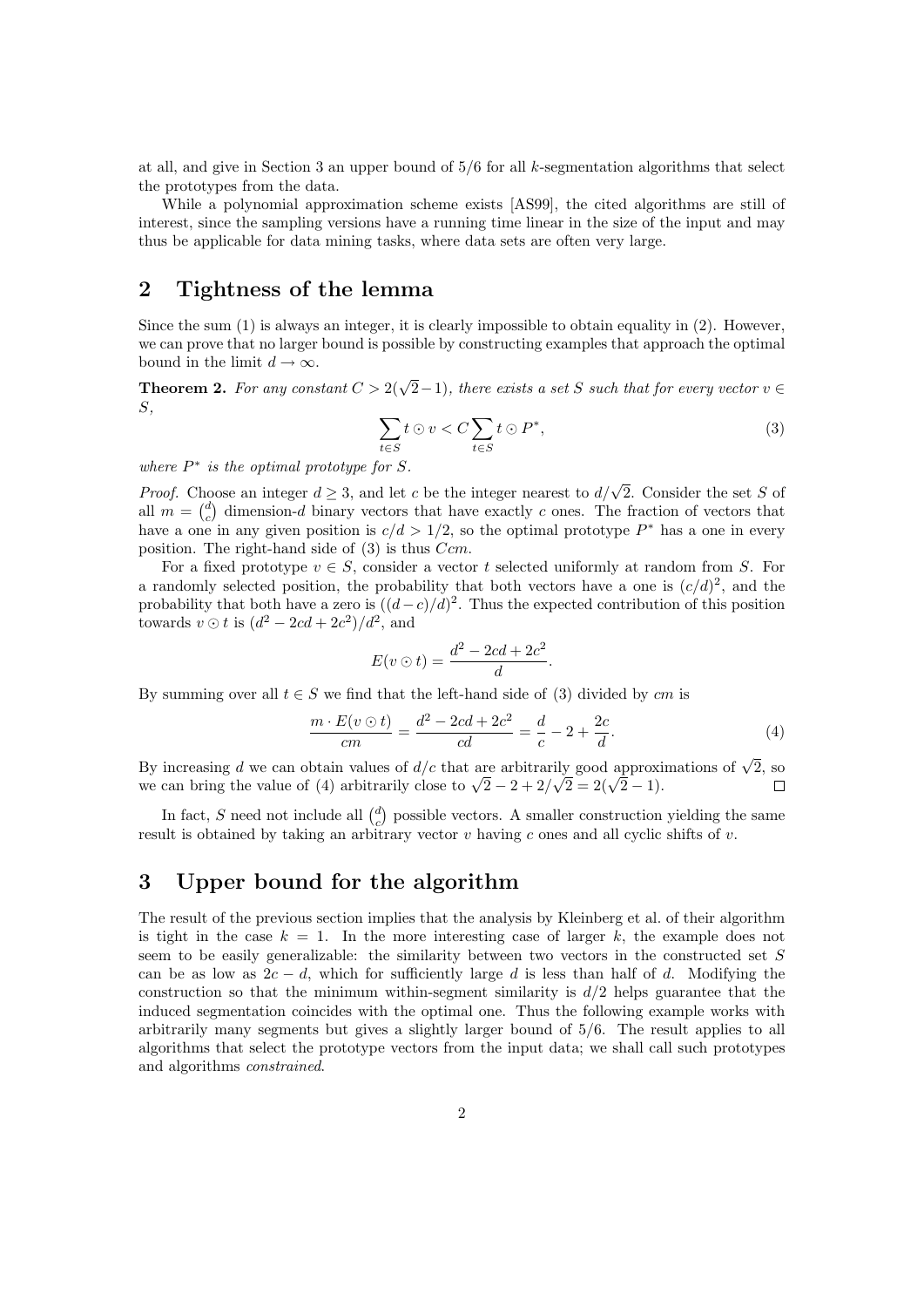**Theorem 3.** Any constrained algorithm for the k-segmentation problem with  $k \geq 2$  has an approximation ratio of at most 5/6.

Before proving the theorem, we state a lemma needed in the proof. For a vector  $v_i$ , we shall denote by  $v_{j,i}$  the *i*-th coordinate of  $v_j$ .

<span id="page-2-0"></span>**Lemma 4.** For any  $k \geq 2$ , there is a number b and a set  $\{v_1, \ldots, v_k\}$  of b-dimensional binary vectors such that  $v_p \odot v_q = b/2$  for all  $1 \leq p < q \leq k$ .

*Proof.* In the case  $k = 2$ , we can choose  $v_1 = (0, 0)$  and  $v_2 = (0, 1)$ . For larger k, let  $a = \lfloor k/2 \rfloor$ and  $m = {k \choose a}$ , and enumerate all a-element subsets  $J_1, \ldots, J_m$  of  $\{1, \ldots, k\}$ . Then let  $v_{j,i} = 1$ whenever  $j \in J_i$ , and  $v_{j,i} = 0$  whenever  $j \notin J_i$ . For any two vectors, there now are  $\binom{k-2}{a-2} + \binom{k-2}{a}$ coordinates in which the vectors agree, and  $2\binom{k-2}{a-1}$  coordinates in which they disagree. With  $k \geq 3$  and our choice of a, the number of disagreements is never smaller than the number of agreements. Indeed,  $a - 1 = \lfloor (k - 2)/2 \rfloor$ , and thus  $\binom{k-2}{a-1} \geq \binom{k-2}{a-2}$  and  $\binom{k-2}{a-1} \geq \binom{k-2}{a}$ . We can thus add some number z of coordinates in which every vector has value 0 until the number of agreements  $\binom{k-2}{a-2} + \binom{k-2}{a} + z$  is exactly half of the number of coordinates  $b = m + z$ .

*Proof of Theorem [3.](#page-1-4)* We shall construct a set S along with a segmentation  $S = S_1 \cup \cdots \cup S_k$ and corresponding unconstrained prototypes  $P_1, \ldots, P_k$ . We shall show that for any constrained prototypes  $Q_1, \ldots, Q_k$  the induced segmentation has an approximation ratio of at most  $5/6$ , compared to the unconstrained prototypes. The dimensionality of the vectors will be  $d = 4b$ with the value of b determined by Lemma [4,](#page-2-0) and each segment  $S_i$  will consist of 4 vectors.

We first invoke Lemma [4](#page-2-0) to get k vectors  $v_1, \ldots, v_k$  in the b-dimensional binary cube such that any two vectors have Hamming overlap  $b/2$ . From each vector  $v_j$  we create a segment  $S_j$ of four vectors as follows. We denote by  $e_p$  the four-dimensional basis vector that has  $e_{p,q} = 1$ if  $p = q$ , 0 if  $p \neq q$ , and by  $\bar{e}_p$  its complement  $1 - e_p$ . To construct the p-th vector of  $S_j$ , we start from the empty vector, and then for each  $i = 1, \ldots, b$  we add to the end of the vector either  $e_p$ if  $v_{j,i} = 0$ , or  $\bar{e}_p$  if  $v_{j,i} = 1$ . For the unconstrained prototype  $P_j$  corresponding to segment  $S_j$ , we take the median of  $S_j$ , which can be obtained by repeating each coordinate of  $v_j$  four times.

The value of the segmentation  $S_1 \cup \cdots \cup S_k$  with the unconstrained prototypes  $P_i$  is 12bk, since each prototype agrees with each vector in its corresponding segment at exactly 3b positions. To complete the proof, we must show for any constrained prototypes  $Q_1, \ldots, Q_k$  and a corresponding segmentation  $S = T_1 \cup \cdots \cup T_k$  that the sum

<span id="page-2-1"></span>
$$
\sum_{j=1}^{k} \sum_{t \in T_j} t \odot Q_j = \sum_{t \in S} \max_{1 \le j \le k} t \odot Q_j \tag{5}
$$

is at most 10bk.

For any two vectors  $t, u \in S$ ,  $t \neq u$ , we have  $t \odot u = 2b$ . To see this, we consider two cases. In the first case, both t and u are constructed of copies of the same basis vector  $e_p$  and its complement  $\bar{e}_p$ . They must therefore belong to different segments, say  $t \in S_i$  and  $u \in S_j$ . We then use the facts  $v_i \odot v_j = b/2$ ,  $e_p \odot e_p = 4$ , and  $e_p \odot \bar{e}_p = 0$ . In the second case, t and u are constructed of copies of different basis vectors  $e_p$  and  $e_q$  and their complements, and we can use the fact  $e_p \odot e_q = e_p \odot \bar{e}_q = \bar{e}_p \odot e_q = \bar{e}_p \odot \bar{e}_q = 2$ . Therefore sum [\(5\)](#page-2-1) is

$$
Q_1 \odot Q_1 + \cdots + Q_k \odot Q_k + (|S| - k) \cdot 2b = k \cdot 4b + 3k \cdot 2b = 10bk.
$$

 $\Box$